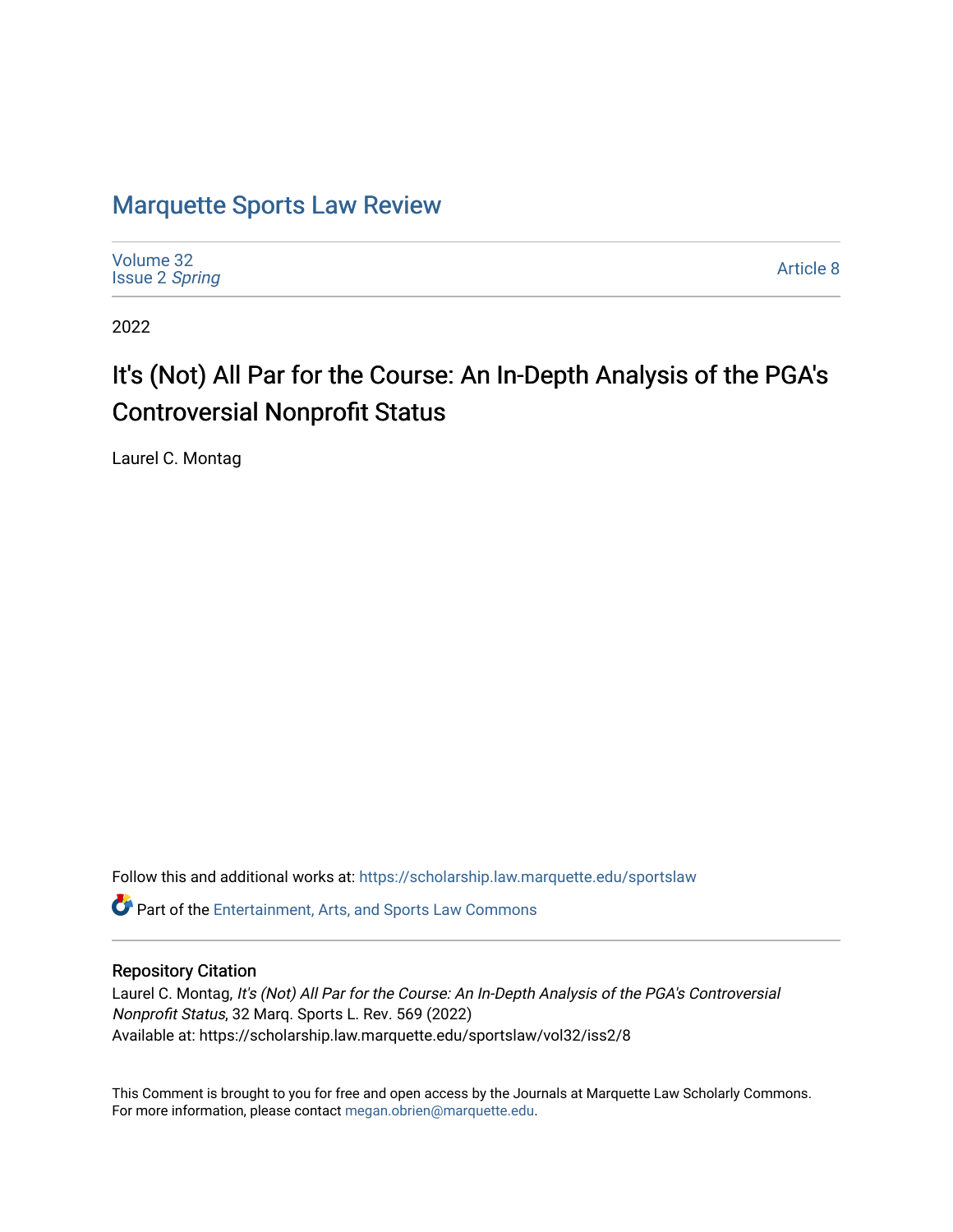# **COMMENTS**

# **IT'S (NOT) ALL PAR FOR THE COURSE: AN IN-DEPTH ANALYSIS OF THE PGA'S CONTROVERSIAL NONPROFIT STATUS**

LAUREL C. MONTAG\*

#### **INTRODUCTION**

"[T]he millionaire will be but a trustee for the poor."<sup>1</sup> Andrew Carnegie made this declaration in his 1887 essay entitled "Wealth," outlining the societal duties of the wealthy to care for the poor.<sup>2</sup> As society progressed technologically, economically, and socially since 1887, new kinds of millionaires emerged on the scene: sports leagues, teams, and associations.

Sports provide a unique opportunity to promote a wide array of values. One of the most prevalent and admirable of those values is charitable giving. Particularly due to higher amounts of media attention and notoriety, professional sports teams, leagues, and associations have the power to further their charitable purposes on a larger scale. One such association, the Professional Golfers' Association (PGA) Tour is characterized as a  $\S501(c)(6)$ tax-exempt charitable organization which entitles it to certain benefits that for-

<sup>\*</sup> Laurel C. Montag is a third-year student at Marquette University Law School. She is a Sports Law Certificate Candidate through the National Sports Law Institute. Laurel was the winner of the 2021 *Marquette Sports Law Review Comment Competition Award* and the *Anne Wall "Ethics in Sports Law" Writing Competition and Award*. She serves as Chair of the Sports Law Competition Board and Comment Editor of the *Marquette Law Review*. Upon graduation in May 2022, Laurel will join DeWitt Law Firm in Milwaukee as an Associate in the Business Law Practice Group. This comment would not have been possible without the support and encouragement of Quinn Stigers and Abby Glaus.

<sup>1.</sup> Andrew Carnegie, *Wealth*, 148 NORTH AM. REV. 653, 664 (1889).

<sup>2</sup>*. Id.*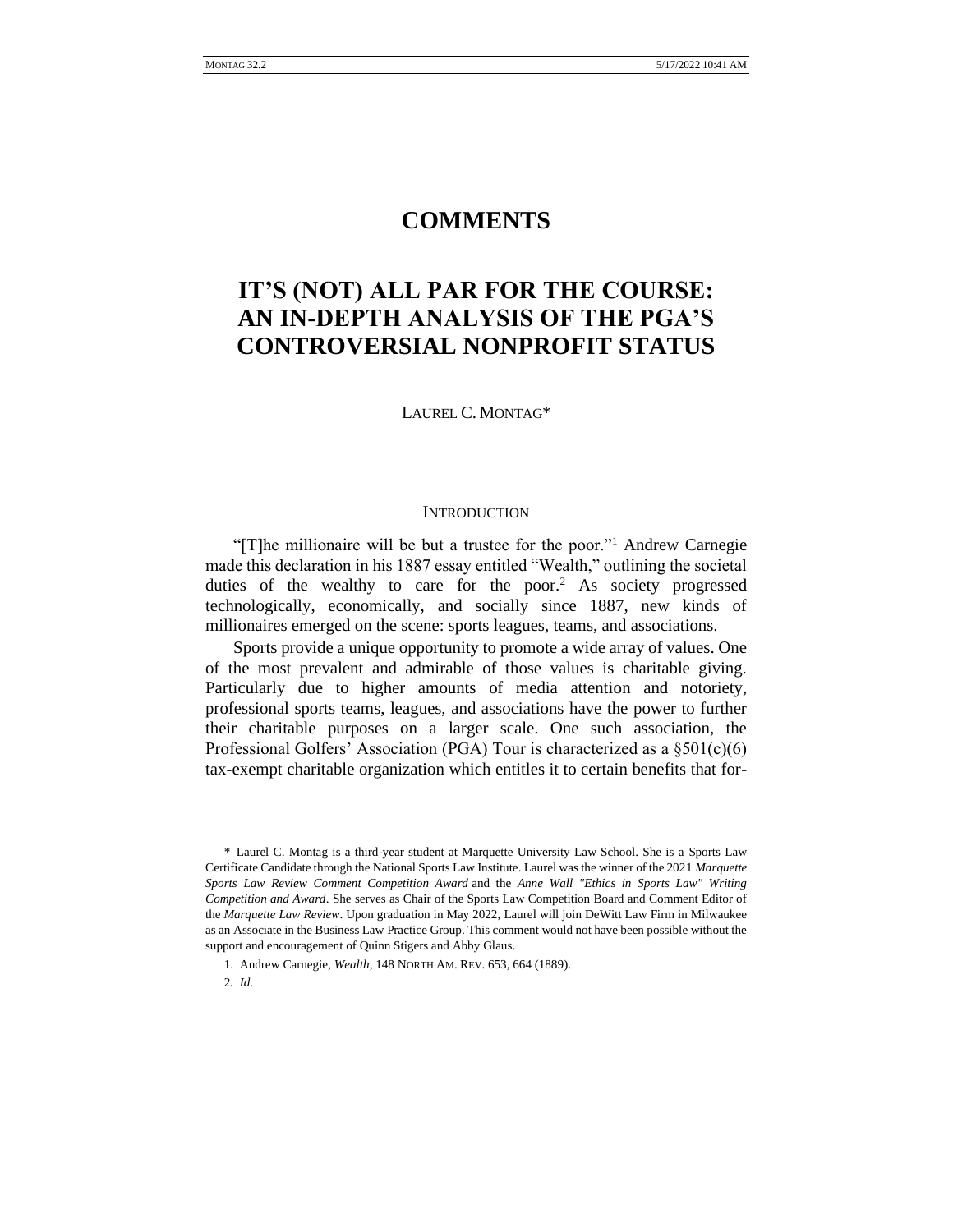profit corporations do not enjoy.<sup>3</sup> Recently, the PGA has been under the scrutinous eye of nonprofit watchdogs who criticize its tax-exempt status.<sup>4</sup> Skeptics of the PGA's true intentions criticize the amount of taxes the organization has "evaded" compared to the dollar amount that each tournament brings in and the portion of that amount that is allocated for charitable giving.<sup>5</sup> What the nay-sayers neglect to take into account, however, is the gargantuan dollar amount that the PGA has designated exclusively for charitable purposes (over \$3 billion as of 2020), and the ramifications of revoking its tax-exempt status.<sup>6</sup>

This Comment argues that criticism of the PGA's charitable nonprofit status, although not unwarranted, is not sufficient cause to revoke its tax-exempt status. In Part I, the comment will offer a brief history of the PGA and a general outline of the charitable activity it has engaged in. In Part II, the comment will describe the intricacies and requirements under the relevant provisions in Internal Revenue Code §501. In Part III, the analysis will delve into how the PGA has chosen to structure their nonprofit organization, through their choices of formation and governance. Then, this comment will analyze the PGA's financial activities through its tax filings and will provide a brief evaluation of the organization's lobbying efforts. This section will also offer an explanation of the criticism that the PGA faces. In Part IV and V, the comment will discuss best practices for a nonprofit organization and propose possible changes that the PGA can institute to better its status as a  $\S501(c)(6)$  and in the public eye.

Although the PGA has been criticized for the large tax exemption it incurs as a nonprofit organization, the organization's activities are within the legal bounds of the obligations and limitations prescribed under Internal Revenue Code §501 and should not have its tax-exempt status revoked. However, although the PGA is in compliance with the requisite requirements, it would benefit from altering its activities to better conform with best practices for a nonprofit organization.

<sup>3.</sup> INTERNAL REVENUE SERV., U.S. DEP'T OF THE TREASURY, PUB. NO. 990, RETURN OF ORGANIZATION EXEMPT FROM INCOME TAX (2018), https://pdf.guidestar.org/PDF\_Images/2018/520/999/2018-520999206- 17102785-9O.pdf?\_ga=2.29767487.1878695335.1602615334-596959623.1600120129.

<sup>4.</sup> Rex Hoggard, *Report: Tax-Exempt Status of Tournaments Under Scrutiny*, GOLF CHANNEL (Dec. 13, 2013, 8:36 PM), https://www.golfchannel.com/article/golftalkcentral/report-tax-exempt-status-tournamentsunder-scrutiny.

<sup>5.</sup> Tom Ley, *The PGA Tour's Non-Profit Status is a Big Joke,* DEADSPIN (Dec. 13, 2013, 2:22 PM), https://deadspin.com/the-pga-tours-non-profit-status-is-a-big-joke-1482806719.

<sup>6</sup>*. PGA Tour, Its Tournaments Surpass \$3 Billion In All-Time Charitable Giving*, TOUR CHAMPIONSHIP (Jan. 28, 2020), https://www.pgatour.com/impact/2020/01/28/pga-tour-tournaments-surpass-3-billiondollars-all-time-charitable-giving.html.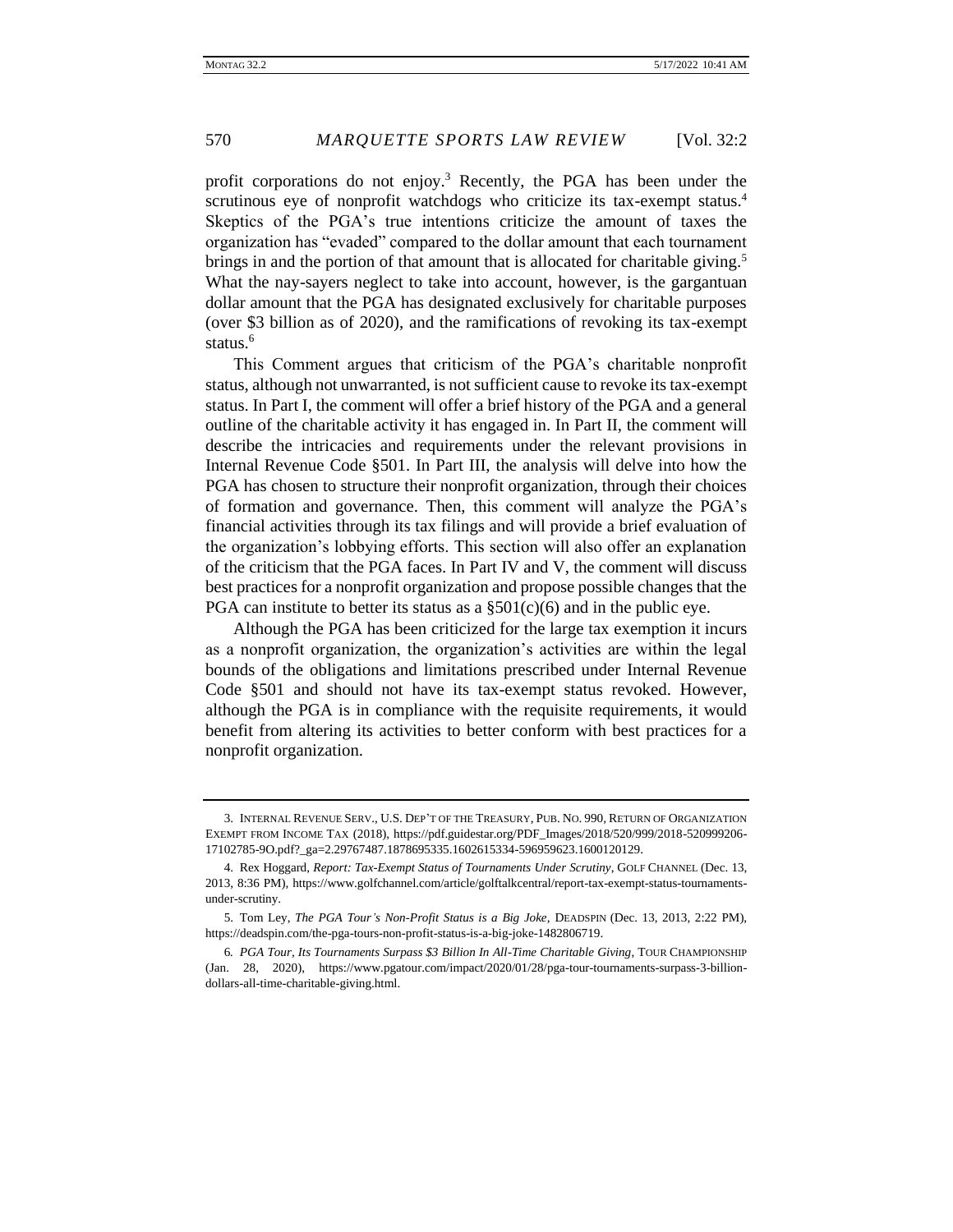# I. A BRIEF HISTORY OF GOLF IN THE UNITED STATES AND THE FORMULATION OF THE PGA

### *A. Intrenchment of golf as a wealthy pastime*

Historically, golf was a game that signified heightened status and wealth. Roots of the game of golf can be traced back to  $15<sup>th</sup>$  century Scotland, where it was played mainly by nobility and members of the royal family.<sup>7</sup> As golf gained popularity in Scotland among commoners over the next few centuries, word of the sport began to spread overseas.<sup>8</sup> Eventually, golf made its way to America, where the first organized game was played in South Carolina in 1786, after a local merchant received a shipment of 432 golf balls and 96 golf clubs from Scotland.<sup>9</sup> The gradual foundation of the first American golf clubs in the late 1800s catapulted the sport into the attention of wealthy groups.<sup>10</sup> Once golf earned its spot in the social scene of the wealthy, the sport expanded incredibly fast.<sup>11</sup> Wealthy groups welcomed the sport as a means to show "the vast amounts of capital they had accumulated, not only in terms of economic capital reflected by lavish facilities and expensive equipment, but also in the form of social capital represented by the exclusive admission procedures and socially delimitated communities."<sup>12</sup> Efforts to preserve the game as exclusive to the affluent members of society were apparent as a member of the U.S. Golf Association stated in 1901, "we shall admit there is one thing clear, that is that this game is played by gentlemen only," insinuating that poorer groups, such as caddies and professional players were deemed unworthy of membership.<sup>13</sup>

Today in the United States, golf is still synonymous with elevated status and refinement; however, efforts have been made to improve the game's approachability.<sup>14</sup> The social structure surrounding the game has solidified its place as a largely exclusive pastime, attractive to the elite of society and

<sup>7.</sup> ROBERT BROWNING, *Why Golf is Royal and Ancient, in* A HISTORY OF GOLF: THE ROYAL AND ANCIENT GAME (Paramount Press 1955).

<sup>8</sup>*. Id.*

<sup>9</sup>*. First Golf Played U.S.A. 1788*, PRES. SOC'Y CHARLESTON, http://www.halseymap.com/flash/ window.asp?HMID=13#:~:text=First%20Golf%20Played%20U.S.A.%201788,-

Preservation%20Society%20of&text=It%20is%20thought%20that%20the,ninety%2Dsix%20clubs%20from %20Scotland (last visited Apr. 1, 2022).

<sup>10.</sup> Hugo Ceron-Anaya, *An Approach to the History of Golf: Business, Symbolic Capital, and Technologies of the Self*, 34 J. SPORT & SOC. ISSUES 339, 349 (2010).

<sup>11</sup>*. Id.* ("Between 1888 and 1900, nearly 1,000 clubs were founded.").

<sup>12</sup>*. Id.* at 350.

<sup>13</sup>*. Id.* Necessarily, women were also excluded from membership. *Id.*

<sup>14.</sup> BROWNING, *supra* note 7.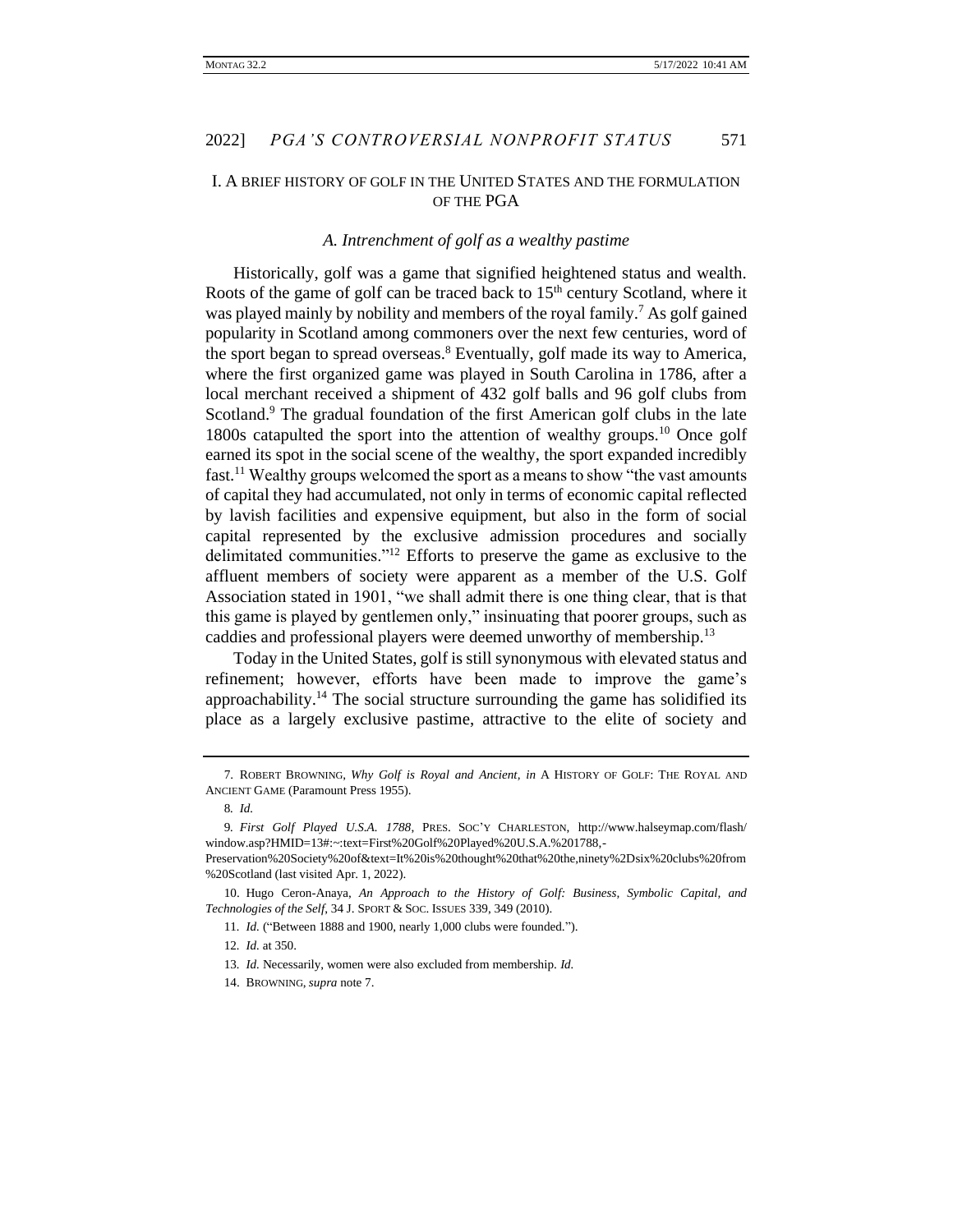business tycoons.<sup>15</sup> Because many wealthy working professionals regularly play golf, golf tournaments have become a conduit for annual corporate fundraisers benefitting charity.<sup>16</sup>

### *B. The foundation of the PGA and charitable giving*

With the notion of golf being a "high brow" sport came the creation of various membership organizations.<sup>17</sup> The PGA was formed in the United States in 1916 by wealthy Philadelphia businessman, Rodman Wanamaker.<sup>18</sup> The stated purposes of the PGA were to promote "interest in professional golf, elevat<sup>[e]</sup> the standards of the game, and advanc<sup>[e]</sup> the welfare of its members."<sup>19</sup> It is devoted to the promotion of these purposes through "education and training programs, spectator events, and philanthropy."<sup>20</sup> Today, the PGA has a membership of over 25,000 members, comprised of playing and teaching professionals.<sup>21</sup> The PGA Championship is one of the world's four major golf tournaments, where top golfers compete for the Wanamaker Trophy.<sup>22</sup> It is essential to keep in mind, however, that the PGA of America and the PGA Tour are two separate branches of a larger entity.<sup>23</sup> For the purposes of this comment, the "PGA" and the "PGA Tour" will be used interchangeably in some areas. As explained below, the structure of a nonprofit such as the PGA Tour largely determines how the tax code will apply, and how/whether the organization will be tax-exempt.

<sup>15.</sup> Ceron-Anaya, *supra* note 10 at 351.

<sup>16</sup>*. Id.*

<sup>17</sup>*. See* GEORGE B. KIRSCH, GOLF IN AMERICA 25 (Univ. of Ill. Press 2009).

<sup>18</sup>*. Professional Golfers' Ass'n of Am.*, BRITANNICA, https://www.britannica.com/topic/ Professional-Golfers-Association-of-America (last visited Apr. 1, 2022).

<sup>19</sup>*. Id.*

<sup>20.</sup> Mary Elizabeth, *A Short History of the PGA*, ACTIVE, https://www.active.com/golf/articles/a-shorthistory-of-the-pga (last visited Apr. 1, 2022).

<sup>21</sup>*. Professional Golfers' Ass'n of Am.*, *supra* note 18.

<sup>22.</sup> Padraig Harrington, *PGA Championship*, BRITANNICA, https://www.britannica.com/sports/PGA-Championship (last visited Apr. 1, 2022) ("along with the Masters Tournament, the U.S. Open, and the British Open").

<sup>23</sup>*. Brief Tour History and Chronology*, PGA TOUR, https://www.pgatour.com/media-guide/brief-tourhistory.html (last visited Apr. 1, 2022).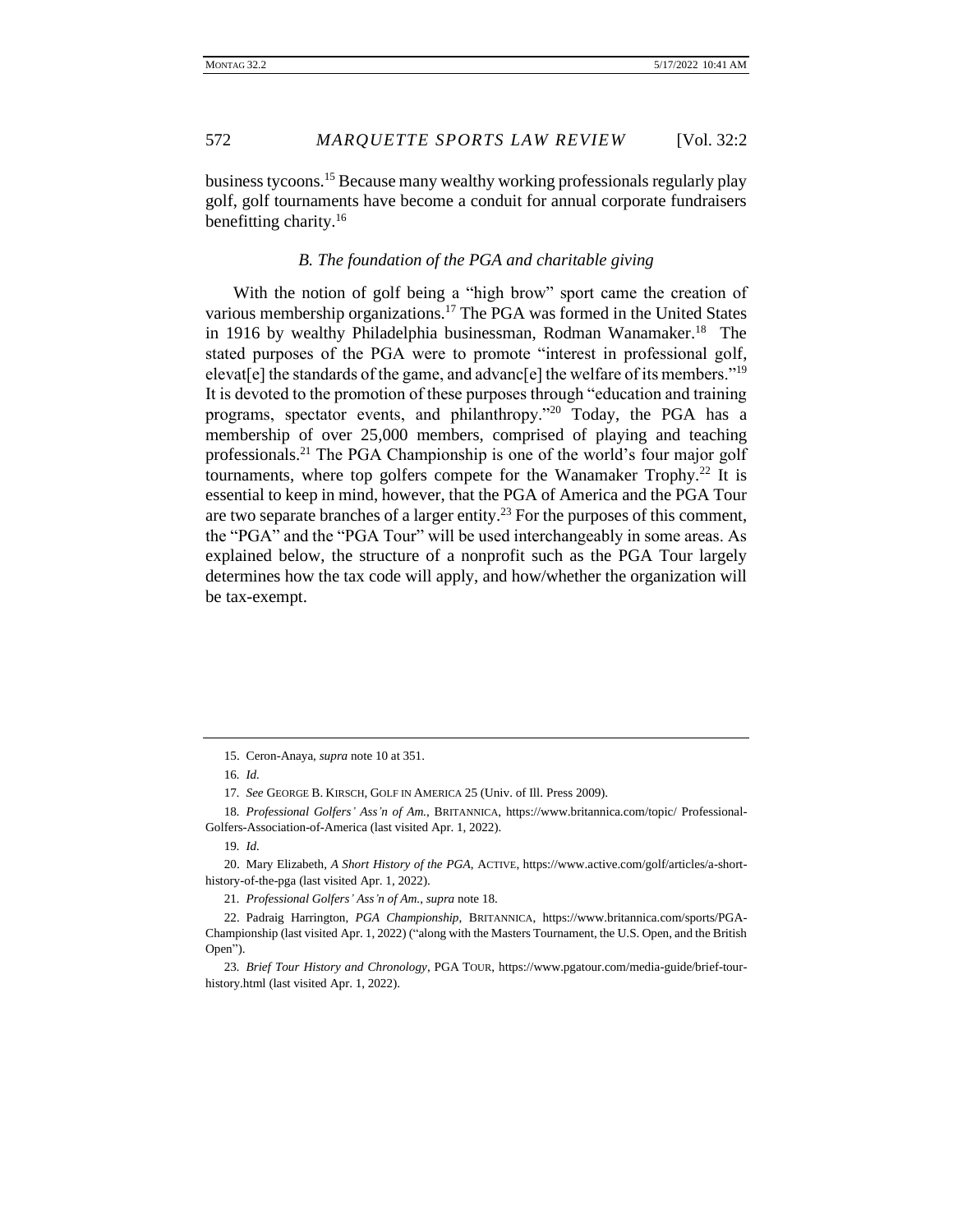#### II. OVERVIEW OF NONPROFIT LAW, ORGANIZATION, AND STRUCTURE

#### *A. Explanation of nonprofit status in §501*

Section 501 of the Internal Revenue Code governs the tax-exempt status of organizations that fall under its purview.<sup>24</sup> Section  $501(c)$  lists the different organizations that are exempt, in some form, from paying Federal income taxes.<sup>25</sup> The most widely known and used tax-exempt status is  $\S501(c)(3)$ . Under  $\S501(c)(3)$ , "an organization must be organized and operated exclusively for exempt purposes set forth in section  $501(c)(3)$ , and none of its earnings may inure to any private shareholder or individual."<sup>26</sup> The benefits of qualifying as a  $\S501(c)(3)$  organization include exemption from Federal income tax, the ability to offer tax-deductible contributions, possible exemption from state income, sales, and employment taxes, reduced postal rates, exemption from Federal unemployment tax, and tax-exempt financing.<sup>27</sup> Because of these various assets,  $\S501(c)(3)$  is often seen as the most sought-after tax-exempt status for organizations entering the nonprofit sector. There are, however, some pitfalls to receiving a  $\S501(c)(3)$  status. For example, there are strict restrictions on personal inurement, lobbying, political activity, and unrelated business income (UBI).<sup>28</sup> If a  $\S 501(c)(3)$  organization engages in substantial lobbying or political campaign activity, it risks losing its tax-exempt status.<sup>29</sup> An organization is subject to taxes on its income from regularly carried on trade or business that is not substantially related to its exempt purpose.<sup>30</sup>

If an organization does not qualify for tax exemption under  $\S501(c)(3)$ , it may still gain tax-exempt status under a different section. Under  $\S501(c)(4)$ , for instance, the legislation allows for Federal tax exemption for "[c]ivic leagues or organizations not organized for profit but operated exclusively for the

27. Mollie Cullinane, *Nonprofit Q&A: What are the Benefits of Having 501(c)(3) Tax-Exempt Status?*, CULLINANE L. GRP. (Apr. 30, 2013), https://cullinanelaw.com/benefits-of-having-501c3-tax-exempt-status/.

<sup>24.</sup> 26 U.S.C. § 501 (2022).

<sup>25.</sup> 26 U.S.C. § 501(c) (2022).

<sup>26</sup>*. Exemption Requirements - 501(c)(3) Organizations*, IRS, irs.gov/charities-non-profits/charitableorganizations/exemption-requirements-501c3-organizations (last visited Apr. 1, 2022) Private inurement is "generally understood as unjust enrichment from the organization's gross or net earnings to another party." *Id. See also* Emily Chan, *Private Benefit Rules – Part II: Private Inurement Doctrine*, NEO LAW GROUP (Oct. 16, 2012), https://nonprofitlawblog.com/private-benefit-rules-part-ii-private-inurement-doctrine/ Some examples of private inurement violations include: compensation arrangements with insiders where there is no upper limit; use of net earnings to provide goods and services to insiders; and paying more than fair market value for goods provided by an insider. *Id.*

<sup>28</sup>*. Id.*

<sup>29</sup>*. Id.*

<sup>30</sup>*. Id.*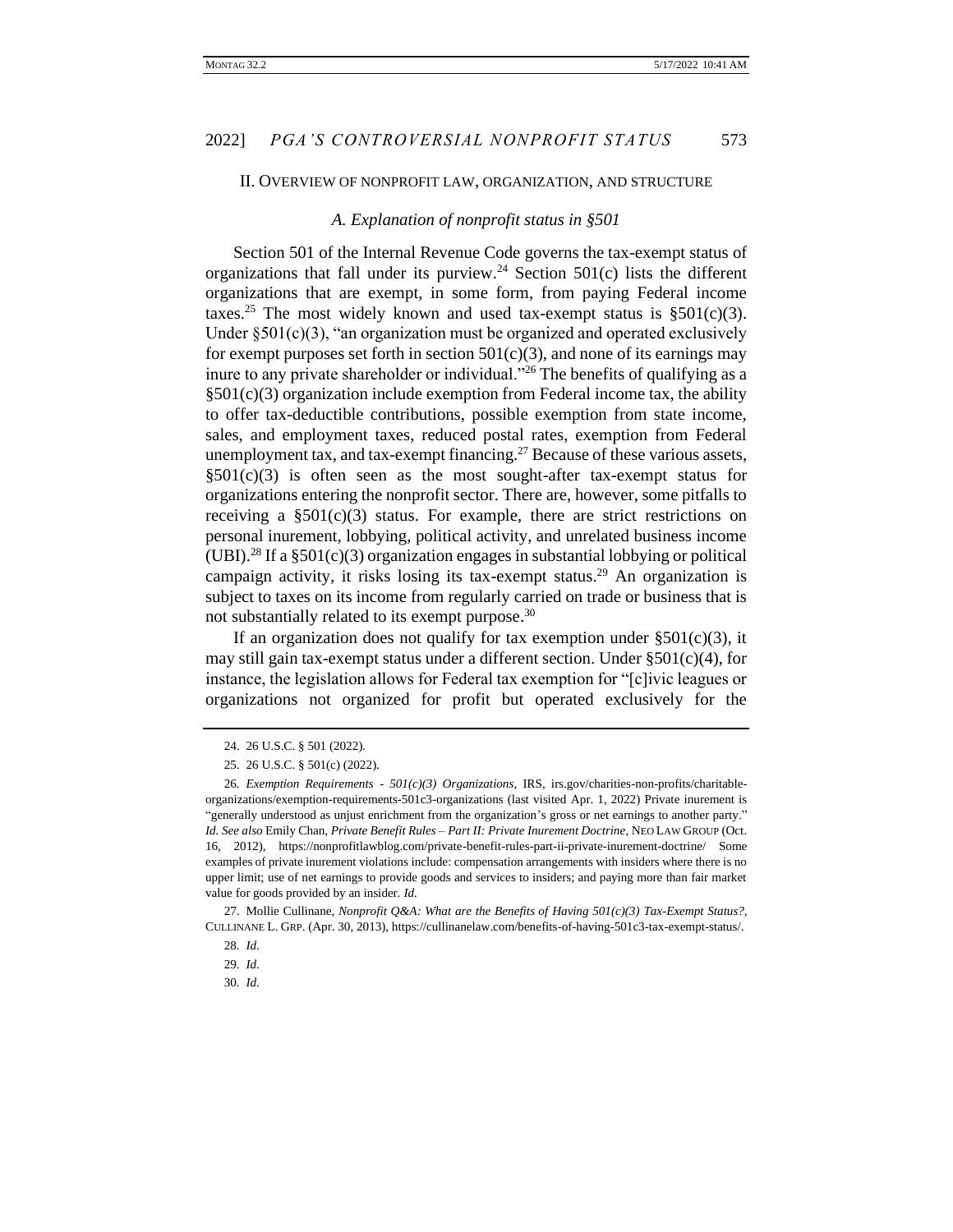promotion of social welfare, or local associations of employees . . . and the net earnings of which are devoted exclusively to charitable, educational, or recreational purposes."<sup>31</sup> Many organizations that fail to receive  $\S 501(c)(3)$ status are able to obtain  $\S 501(c)(4)$  status to receive tax exemption.<sup>32</sup>

Most importantly, for the purposes of this comment,  $\S501(c)(6)$  also allows organizations to receive tax-exempt status in certain circumstances.  $\S501(c)(6)$ allows for the tax exemption of "business leagues, chambers of commerce, real estate boards, boards of trade and professional football leagues, which are not organized for profit and no part of the net earnings of which inures to the benefit of any private shareholder or individual."<sup>33</sup> This section also allows for more latitude in terms of how much an organization may lobby or engage in political activity.<sup>34</sup> A business league is defined as "an association of persons having some common business interest, the purpose of which is to promote such common interest and not to engage in a regular business of a kind ordinarily carried on for profit."<sup>35</sup> In order to qualify for  $\S501(c)(6)$  tax exemption, the organization's activities "must be devoted to improving business conditions of one or more lines of business as distinguished from performing particular services for individual persons."<sup>36</sup>

#### *B. Choice of structure*

There are various benefits associated with each type of tax-exemption status. If an organization can qualify for more than one classification, it is

32. Jeff Krehely, *501(C)(4) Organizations: Maximizing Nonprofit Voices & Mobilizing the Public*, NAT'L COMM. RESPONSIVE PHILANTHROPY (Jan. 30, 2005), https://www.ncrp.org/publication/501c4-organizationsmaximizing-nonprofit-voices-mobilizing-public.

33*. Business Leagues*, INTERNAL REVENUE SERV., https://www.irs.gov/charities-non-profits/other-nonprofits/business-leagues (last visited Apr. 1, 2022).

34*. Id.* (an organization will not be disqualified just because it has engaged in some political activity, but it may need to notify members of dues used for such activities.).

35*. Id.* (trade associations and professional associations, such as the PGA, are business leagues.). 36*. Id.*

<sup>31.</sup> 26 U.S.C. § 501(c)(4) (2022); *see also Social Welfare Organizations Examples*, INTERNAL REVENUE SERV., https://www.irs.gov/charities-non-profits/other-non-profits/social-welfare-organizations-examples (last visited Apr. 1, 2022) (examples of nonprofit organizations that qualify as social welfare organizations include: "an organization operating an airport that serves the general public in an area with no other airport and that is on land owned by a local government, which supervises the airport's operation; A community association that works to improve public services, housing and residential parking; A community association devoted to preserving the community's traditions, architecture and appearance by representing it before the local legislature and administrative agencies in zoning, traffic and parking matters; An organization that tries to encourage industrial development and relieve unemployment in an area by making loans to businesses so they will relocate to the area and; An organization that holds an annual festival of regional customs and traditions.").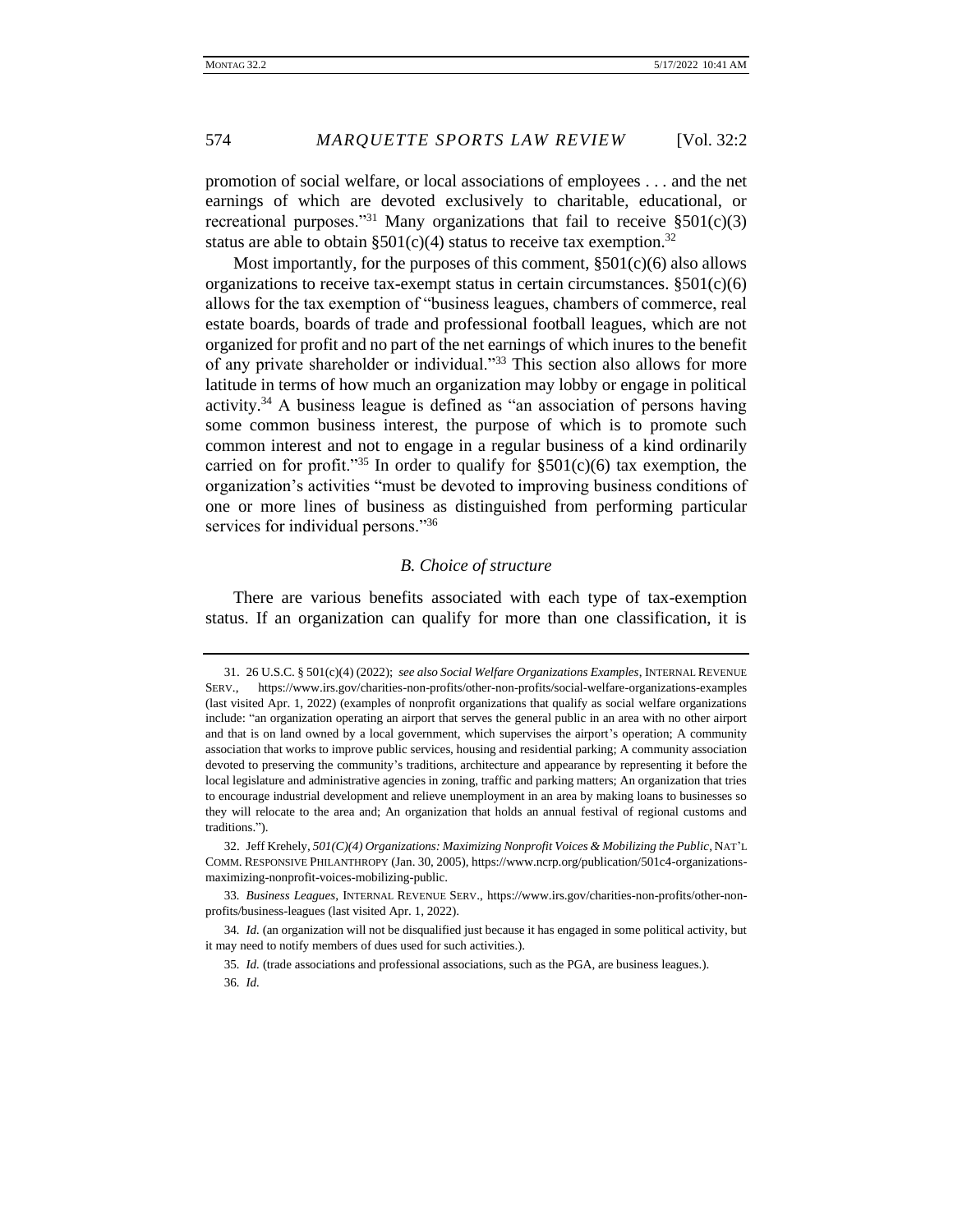largely up to the nonprofit's leaders to determine which recognition of exemption they will apply for.<sup>37</sup> As each separate provision in §501 has its own benefits, some nonprofit organizations choose to split into multiple suborganizations, each with their own separate tax-exempt status under a different provision in §501.<sup>38</sup> For instance, a §501(c)(3) tax-exempt organization may "affiliate itself with another organization through a parent-subsidiary relationship, common control, joint venture, shared ownership, or other affiliation."<sup>39</sup>

#### III. THE STRUCTURE, STATUS, AND CRITICISM OF THE PGA

#### *A. PGA structure and status*

The PGA offers an intriguing example of how organizations can elect to create factions that fall under multiple provisions of §501. The PGA is split into the PGA Foundation, a  $\S501(c)(3)$  charitable foundation, and the PGA Tour, a  $\S501(c)(6)$  organization.<sup>40</sup> The PGA Foundation, also known as "PGA REACH," is known as the "charitable arm" of the PGA, with the mission to "positively impact the lives of youth, military veterans, and diverse populations through the creation and utilization of golf programming that supports education, health and wellness, and youth development."<sup>41</sup> The PGA Tour, on the other hand, falls under the business league classification, as their mission is: "[b]y showcasing golf's greatest players, we engage, inspire and positively impact our fans, partners and communities worldwide."<sup>42</sup> Through these two arms, the PGA is able to enjoy the benefits of a  $\S501(c)(3)$  charitable foundation, and contemporaneously enjoy the latitudes afforded to a  $\S501(c)(6)$ 

<sup>37</sup>*. See* INTERNAL REVENUE SERV., U.S. DEP'T OF THE TREASURY, PUB. NO. 557, TAX-EXEMPT STATUS FOR YOUR ORGANIZATION (2022), https://www.irs.gov/publications/p557.

<sup>38</sup>*. See* Fraser Sherman, *Can a Nonprofit Corporation Be an Umbrella for Another Nonprofit?*, CHRON. (Aug. 21, 2020), https://smallbusiness.chron.com/can-nonprofit-corporation-umbrella-another-nonprofit-64139.html.

<sup>39.</sup> CAROLYNE R. DILGARD ET AL., SECTION 501(C)(3) TAX-EXEMPT ENTITIES FORMING AFFILIATIONS WITH OTHER ENTITIES: BENEFITS, RISKS, AND STRUCTURAL CONSIDERATIONS 1 (2011), https://www.probonopartner.org/wp-content/uploads/2016/05/Affiliation-Primer-Unabridged.pdf (Benefits of forming such affiliation include: "(1) preserving the tax-exempt organization's tax-exempt status while potentially allowing more operational freedom through the affiliate; (2) management of unrelated business income tax ("UBIT") exposure; (3) insulating the tax-exempt organization from liability and regulation; and (4) satisfying regulatory requirements.").

<sup>40</sup>*. See* I.R.C. § 501(c)(6); I.R.C. § 501(c)(3).

<sup>41</sup>*. Improving Lives Through Golf*, PGA FOUND., https://www.pgafoundation.com/ (last visited Apr. 1, 2022).

<sup>42</sup>*. About Us*, PGA TOUR, https://www.pgatour.com/company/aboutus.html (last visited Apr. 1, 2022).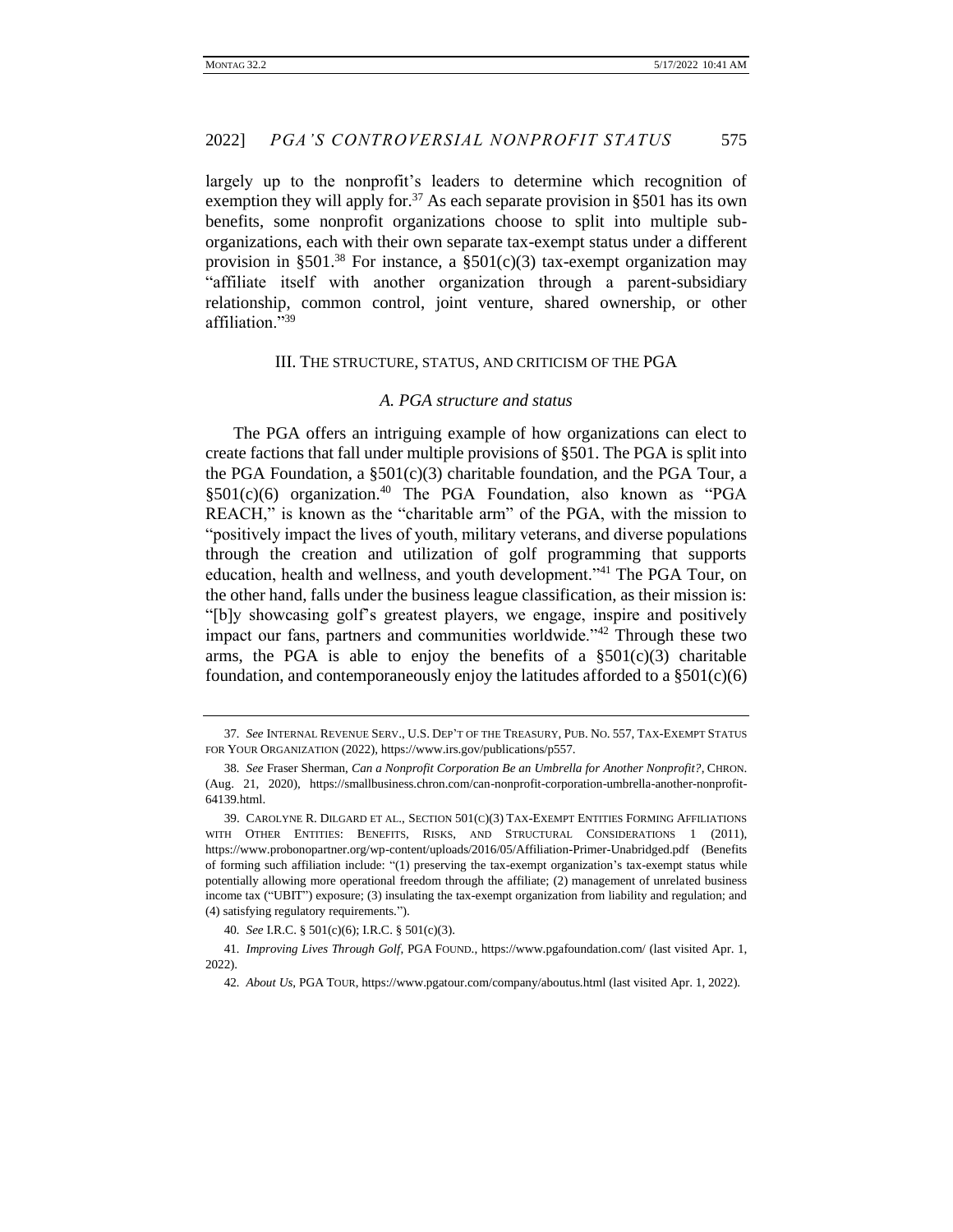business league. The PGA Tour runs each tournament as a charity (which became the policy of the organization in 1979).<sup>43</sup> PGA spokesman Ty Votaw said that running the tournaments this way is "a means to an end, and the end is to benefit any number of charities that, in turn, help countless lives."<sup>44</sup>

In examining the form 990s for the PGA Foundation and the PGA Tour, there are some stark differences between the two. Dissecting the 990s of both organizations will help to determine (1) where the money is coming from, (2) whether excess spending is occurring, (3) where charitable grants are being directed and in what amounts, and (4) the possible existence of personal inurement in the case of the  $\S501(c)(3)$ . The revenue section of the PGA Foundation's 990 shows that the majority of revenue comes from program service revenue and contributions and grants.<sup>45</sup> There seems to be a disconnect, however, on the expenses side, as only \$522,988 was given in grants by the foundation, but more than \$7.2 million comprised "other expenses" in 2017, the largest portion of which was made up of management and office expenses.<sup>46</sup> The PGA Foundation's highest-paid employee for 2017 received just over \$2 million in compensation.<sup>47</sup> As for the PGA Tour's 990, the large majority of its revenue comes from program service revenue, coming in at over \$1 billion for 2018<sup>48</sup> That same year, the PGA Tour spent over \$42 million in grants.<sup>49</sup> It is also notable that the Commissioner of the PGA Tour, Joseph Monahan, was reported to have received more than \$7 million in compensation in 2018.<sup>50</sup> As of 2020, the PGA had donated over \$3 billion to charity over the course of its existence.<sup>51</sup> The decision to structure the PGA's arms like this was a strategic play to effectively and legally reap the benefits of tax-exempt status on both fronts.

44*. Id.*

45*. See* I.R.C. § 501(c)(3).

46*. Id.*

47*. Id.*

48. I.R.C. § 501(c)(6).

49*. Id.*

50*. Id.*

51*. PGA Tour, Its Tournaments Surpass \$3 Billion In All-Time Charitable Giving*, *supra* note 6.

<sup>43.</sup> Paula Lavigne, *Tax Breaks Power PGA Tour Giving*, ESPN (Dec. 6, 2013), https://www.espn.com/espn/otl/story/\_/id/10089803/pga-tour-tax-breaks-help-fuel-giving-which-fallsindustry-standards.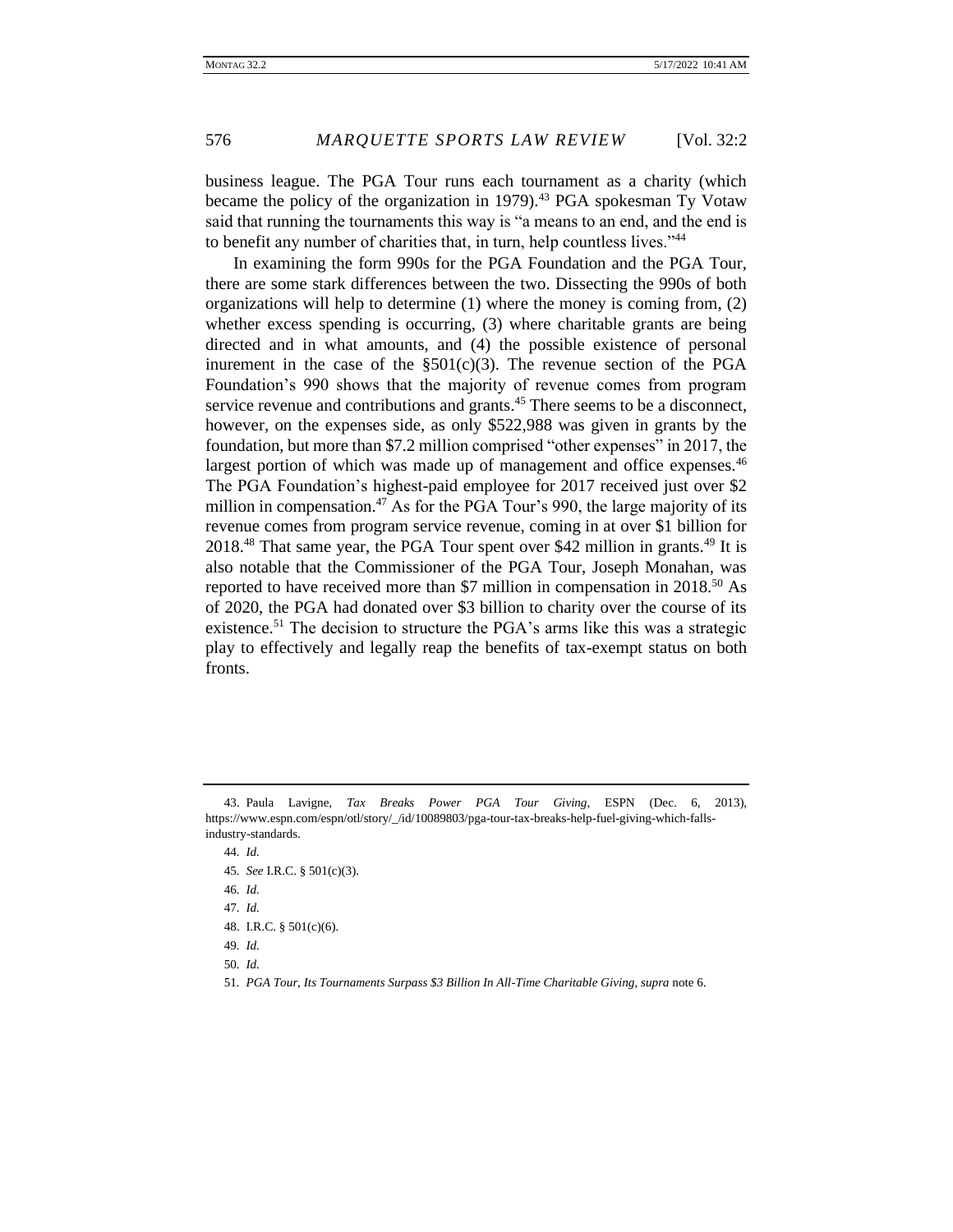### *B. Criticism of the PGA's nonprofit status*

The PGA has come under fire recently from nonprofit watchdogs who believe that the organization's spending efforts compared to their charitable actions do not justify its tax-exempt status. Nonprofits, in general, have been under attack recently because "[m]any observers believe that, despite the good work of nonprofits, they benefit unfairly from an incongruity in the system used to identify eligibility for tax exemptions."<sup>52</sup> Generally, members of the public do not have standing to challenge a nonprofit organization's federal tax-exempt status.<sup>53</sup> Consequently, the IRS is the proper enforcement mechanism to challenge a nonprofit's tax-exempt status.<sup>54</sup> However, the public can and is encouraged to alert the IRS of perceived violations.<sup>55</sup> There are some exceptions where third parties may have standing to challenge organizations' tax-exempt status. For instance, taxpayers may have standing "to challenge Establishment Clause violations when the allegedly unconstitutional action was authorized by Congress under the taxing and spending clause of Art. I,  $\S 8.^{556}$  This exception, however, is very narrow.<sup>57</sup>

An investigation of the PGA Tour's charitable practices in 2013 revealed that the organization had been exempt from paying up to \$200 million in federal taxes over the previous twenty years.<sup>58</sup> The investigation further found that the PGA Tour spends, on average, 16% on "actual charity" per year, which is "far below the minimum 65 percent that charity watchdog groups say makes for a responsible charity."<sup>59</sup> The majority of the Tour's money, Charity Navigator

54*. Common Cause Challenges American Legislative Exchange Council's Tax-Exempt Status Using Whistleblower Provisions*, *supra* note 53.

<sup>52.</sup> James R. Hines Jr. et al., *The Attack on Nonprofit Status: A Charitable Assessment*, 108 MICH. L. REV. 1179, 1180 (2010).

<sup>53.</sup> JAMES J. FISHMAN ET AL., NONPROFIT ORGANIZATIONS: CASES AND MATERIALS (Robert C. Clark et al. eds., 5th ed. 2015); *Common Cause Challenges American Legislative Exchange Council's Tax-Exempt Status Using Whistleblower Provisions*, MCGUIREWOODS (May 4, 2012), https://www.mcguirewoods. com/client-resources/Alerts/2012/5/commoncausechallengesamericanlegislativeexchangecouncilstaxexempt statususingwhistleblowerprovisions#:~:text=Courts%20generally%20have%20held%20that,organization's %20federal%20tax%2Dexempt%20status.

<sup>55</sup>*. Id.* (The public can do this by submitting a Form 13909, which is a one-page form that allows the public to file a complaint. The public can also "apply for an award from the proceeds of amounts the IRS collects by reason of the information provided." This process is provided for by the whistleblower provisions of the Internal Revenue Code §7623.).

<sup>56</sup>*. In re* U.S. Cath. Conf., 885 F.2d 1020, 1027 (2d Cir. 1989).

<sup>57</sup>*. Id.*

<sup>58.</sup> Lavigne, *supra* note 43.

<sup>59</sup>*. Id.*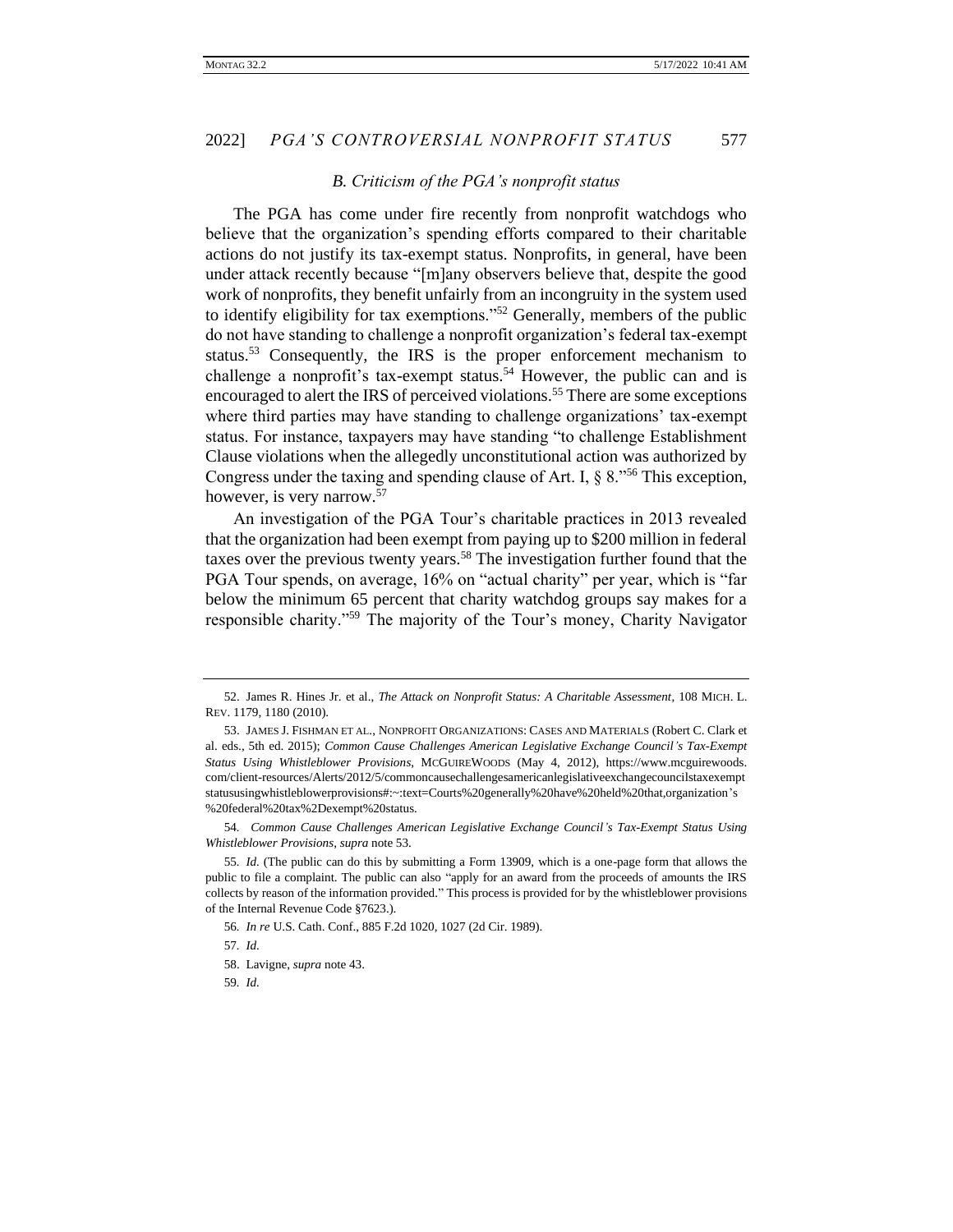president Ken Berger said, is going to prizes and promotion.<sup>60</sup> Berger called the PGA Tour's charitable practices "pathetic" and said that the taxpayers ultimately bear the burden of paying the taxes for the organization while it gives the bare minimum to charity.<sup>61</sup> Despite years of criticism, efforts to revoke the PGA Tour's tax-exempt status have proven fruitless.<sup>62</sup> In 2017, a section of the Senate's tax reform bill entitled "Repeal of Tax-Exempt Status for Professional Sports Leagues" was removed just before the legislation was passed.<sup>63</sup> As further explained below, these fruitless attacks have not had a significant impact on the PGA Tour's tax-exempt status and likely will not in the future.

#### IV. BEST PRACTICES FOR NONPROFIT ORGANIZATIONS

As evidenced by the structure of the PGA's multiple branches, nonprofit organizations vary in structure and purpose. Therefore, while §501 of the tax code offers general guidelines for formation and structure, nonprofits have considerable latitude to carry out their charitable purpose as they see fit. $64$ Nonetheless, there are certain norms and tenants, separate and apart from legal constraints, that suggest the best practices for functioning nonprofits. Relatively new charity watchdogs, such as Guidestar and Charity Navigator, have made it easier for the public to scrutinize organizations' practices, with a particular focus on financial ratios.<sup>65</sup> The effectiveness of a nonprofit can be judged by factors that are not financial, however, such as reputation, outcome and impact, or multi-dimensional models.<sup>66</sup> While these more inclusive measures have started to become a significant measuring device of compliance with best practices, financial ratios remain the primary yardstick.<sup>67</sup> Regardless of the benchmark, "increased demands for transparency and accountability of

<sup>60</sup>*. Id.*

<sup>61</sup>*. Id.*

<sup>62.</sup> John Paul Newport, *PGA Tour Officials Breathe Easier after Provision to Strip Tour's Tax-Exempt Status is Removed at Last Minute from Senate Bill*, GOLF DIG. (Dec. 3, 2017), https://www.golfdigest.com/story/pga-tour-officials-breathe-easier-after-provision-to-strip-tours-taxexempt-status-is-removed-at-last-minute-from-senate-bill.

<sup>63</sup>*. Id.*

<sup>64</sup>*. See* Stephanie Brinegar et al., *Operations and Governance*, *in* STARTING A NONPROFIT: WHAT YOU NEED TO KNOW 72, 74-75 (Rebecca Adams et al. eds., 1st ed. 2005).

<sup>65.</sup> Kellie C. Liket & Karen Maas, *Nonprofit Organizational Effectiveness: Analysis of Best Practices*, 44 NONPROFIT & VOLUNTARY SECTOR Q. 268, 269 (2015) ("[F]inancial ratio" can refer to the ratio of compensation and other expenses to charitable giving).

<sup>66</sup>*. Id.*

<sup>67</sup>*. Id.* at 727 (Financial measures have various advantages due to "their scalability, collectability, level of objectivity, and comparability across organizations.").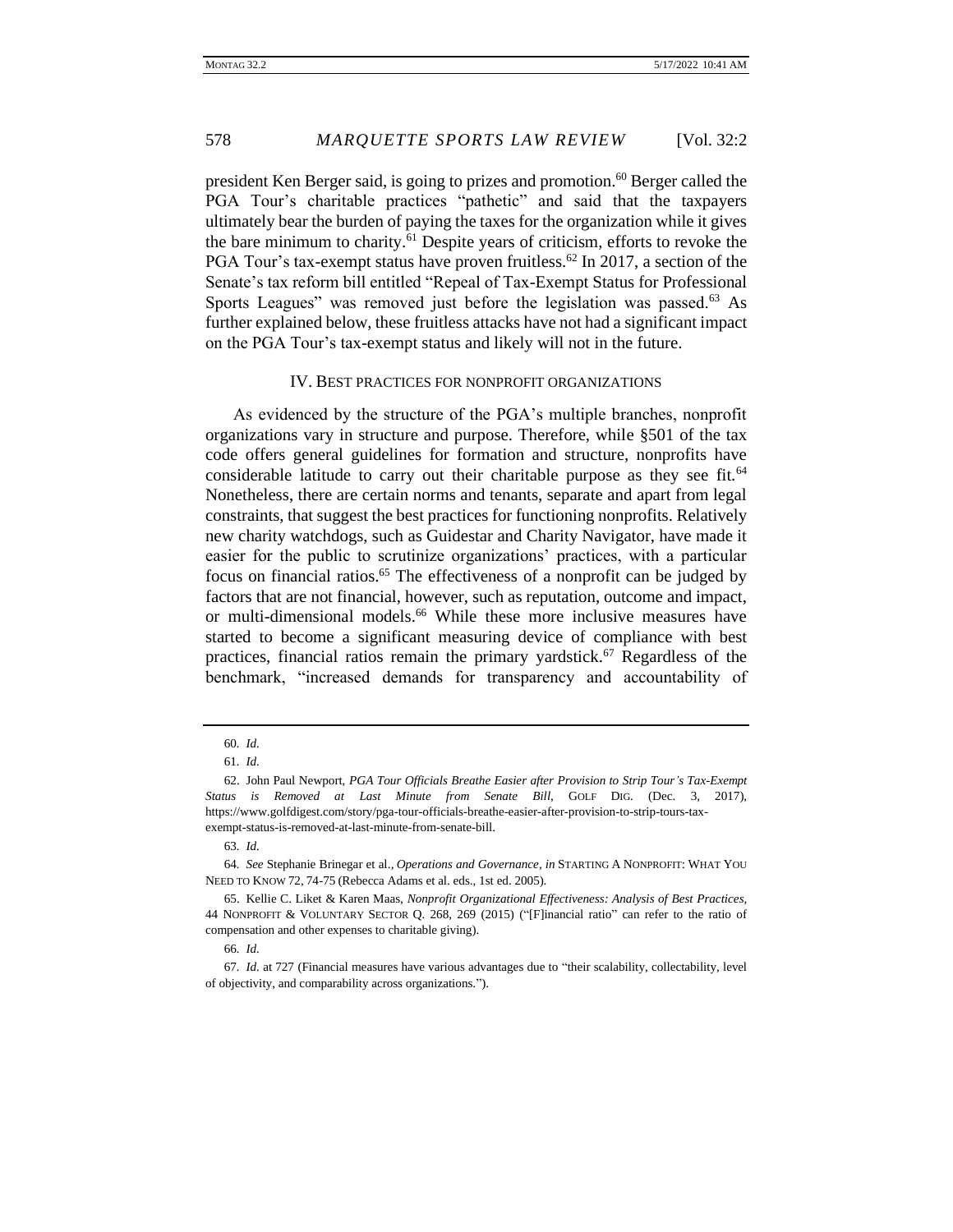[nonprofit organizations] make the topic a pressing concern for both nonprofit scholars and practitioners."<sup>68</sup>

A 2015 study outlined some of the most important factors that are included in best practice expectations for nonprofits. $69$  The most important factor is transparency.<sup>70</sup> Transparency is the first step in fostering an environment of  $accountability.<sup>71</sup>$  Other factors include: reporting, accessibility, online publication, and a mission-focused board of directors.<sup>72</sup> A well-oiled nonprofit should be cognizant of these factors, and its leadership should take affirmative steps to ensure that its practices are up to snuff.

## V. DESPITE MULTIPLE ATTACKS, THE PGA TOUR'S TAX-EXEMPT STATUS IS NOT IN SERIOUS DANGER

It is unlikely that the PGA Tour's tax-exempt status will ever be revoked for a multitude of reasons. First, taxpayers and members of the public do not have sufficient standing to challenge the PGA Tour's nonprofit status. As stated in *In re U.S. Catholic Conference*, although there is an exception where taxpayers may sue to challenge a nonprofit organization's tax-exempt status, that exception is exceedingly narrow.<sup>73</sup> Specifically, that exception does not apply to the PGA Tour because it does not concern unconstitutional actions "authorized by Congress under the taxing and spending clause of Art. I,  $\S 8.^{"74}$ 

Although members of the general public do not have standing to challenge its nonprofit status directly, concerned taxpayers and lawmakers continue to push for the revocation of the PGA's and other sports leagues' tax-exempt status through legislative efforts, as evidenced by the latest failed attempt in 2017. The likely reason that these attempts continue to fall short is due to the PGA Tour's

<sup>68</sup>*. Id.* at 269.

<sup>69</sup>*. Id.* at 276-81.

<sup>70</sup>*. Id.* at 276 ("Transparency is often argued to be one of the most important processes by which NPOs render themselves accountable to their stakeholders.").

<sup>71</sup>*. Id.*

<sup>72.</sup> I*d.* at 278-280 ("Reporting is a key first step for NPOs in creating openness about their past,

current, and future actions . . . . For an organization to be transparent, it must report information but also must be accessible for questions and complaints . . . . Considering the contemporary importance of the Internet, practices that include the online publication of the strategic plan, annual report, and the identity of all board members are usually desirable . . . . The normative literature on boards recommends that there usually be a clear separation between the duties and responsibilities of the board and the executive body.").

<sup>73</sup>*. In re* U.S. Cath. Conf., 885 F.2d 1020, 1027 (2d. Cir. 1989). 74*. Id.*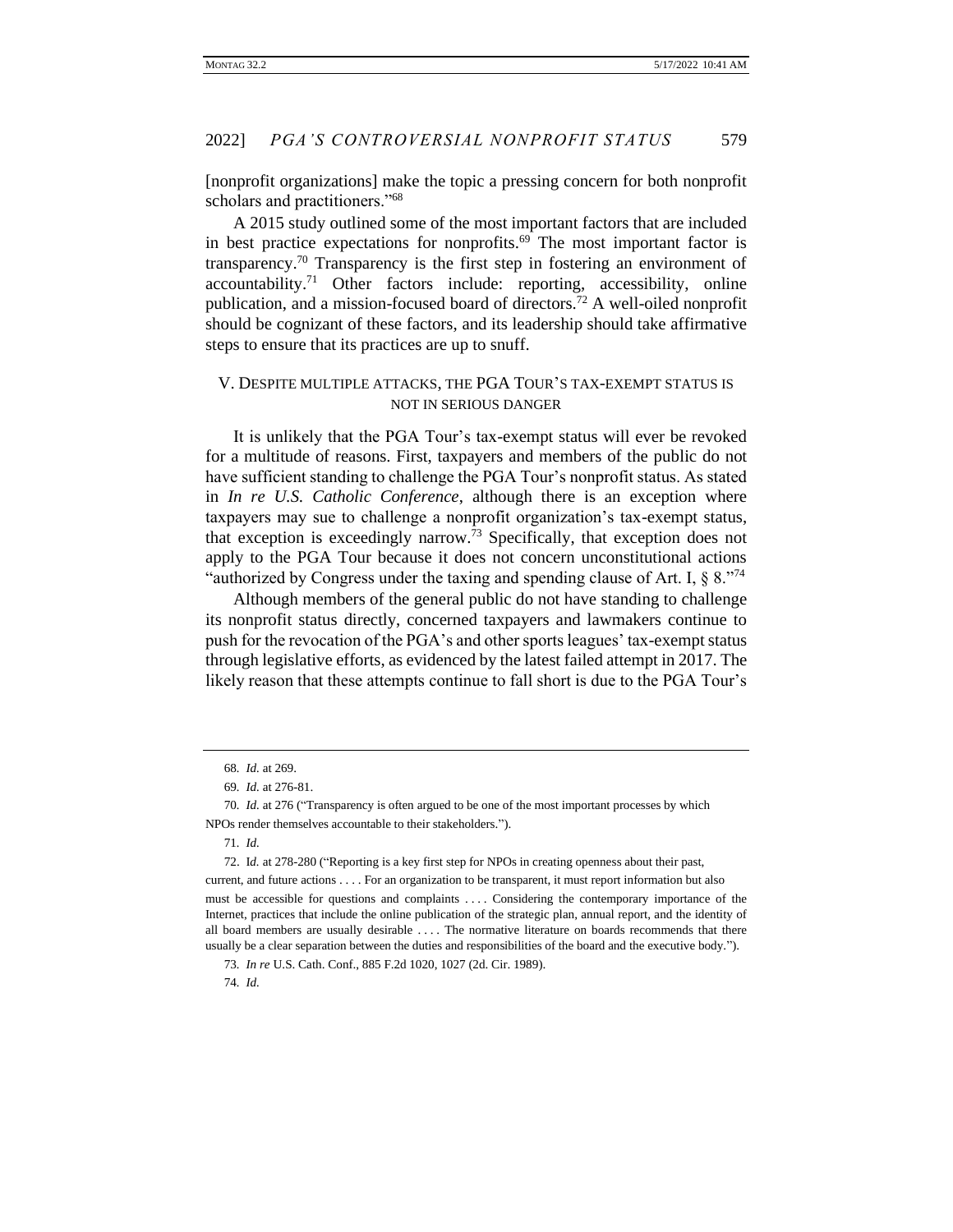lobbying efforts. In 2013, the PGA Tour spent  $$40,000$  on lobbying alone.<sup>75</sup> Lobbying is an essential component of keeping the PGA Tour afloat. On the political front, attacks on sports leagues' nonprofit statuses come from both sides of the aisle.<sup>76</sup> Because the PGA Tour is a  $\S501(c)(6)$  organization, it is permitted to engage in unlimited lobbying.<sup>77</sup> The PGA Tour has not violated any law governing tax-exempt status by engaging in such lobbying. The purpose of  $\S501(c)(6)$  is "to encourage development of business leagues to promote the public welfare by improving the business conditions of an industry."<sup>78</sup> Therefore, the PGA Tour has succeeded in helping to achieve this goal – the tournaments that the organization produce each year promote public welfare by donating millions of dollars to charity.

However, while the PGA Tour's practices are within the legal boundaries of  $\S501(c)(6)$ , there is merit behind the critics' arguments that the organization's practices set a precedent of inequity. As reported in the PGA Tour's 2018 form 990, the organization's commissioner received over \$7 million in compensation.<sup>79</sup> This number should raise some questions of personal inurement and excess compensation. However, because compensating employees to this degree is not violative of  $\S501(c)(6)$ 's requirements, any change to the structure of the organization and its allocation of funds would have to come from within. To preserve its public image, the PGA Tour should reevaluate its allotment of funds to charitable giving vs. employee compensation, promotional materials, and tournament prizes.

Alternatively, it would likely benefit the PGA Tour to follow in the National Football League's (NFL) footsteps in voluntarily revoking its own tax-exempt

<sup>75.</sup> PGA TOUR'S LOBBYING REPORTS, LD-2 DISCLOSURE FORM (2013), https://www.espn.com /pdf/2013/121313/OTL\_-\_PGATourlobbying.pdf; *see e.g.*, Act of Apr. 22, 2020, ch. 1256, 2020 Sess. (providing information regarding the Virginia lottery, powers and duties of the Board, and sports betting).

<sup>76</sup>*. See* Sean Gregory, *Why the NFL Suddenly Wants to Pay Taxes*, TIME MAG. (Apr. 28, 2015, 5:26 PM), https://time.com/3839164/nfl-tax-exempt-status/ ("In 2013, Sen. Tom Coburn (R) of Oklahoma introduced legislation that would prohibit the NFL and other pro sports organizations with over \$10 million in revenue from filing as non-profits . . . Senator Cory Booker, a Democrat, proposed similar legislation – and argued that taxes on these leagues could fund domestic violence programs.").

<sup>77</sup>*. Lobbying by 501(C)(6) Organizations*, HURWIT & ASSOCS., https://www.hurwitassociates.com /lobbying-advocacy/lobbying-by-501-c-6-organizations#:~:text=One%20of%20the%20advantages%20of ,in%20unlimited%20amounts%20of%20lobbying.&text=Although%20these%20organizations%20are%20 not,certain%20IRS%20rules%20and%20requirements (last visited Apr. 1, 2022) ("Although these organizations are not subject to restriction on the quantity of lobbying they do, they must abide by certain IRS rules and requirements.").

<sup>78.</sup> Vicki Kelly Brittain & Rebecca W. Crotty, *Creation of Tax-Exempt Business Leagues: For the Section 501(c)(6) "First-Timer"*, 16 WASHBURN L.J. 628 (1977).

<sup>79.</sup> I.R.C. §501(c)(6).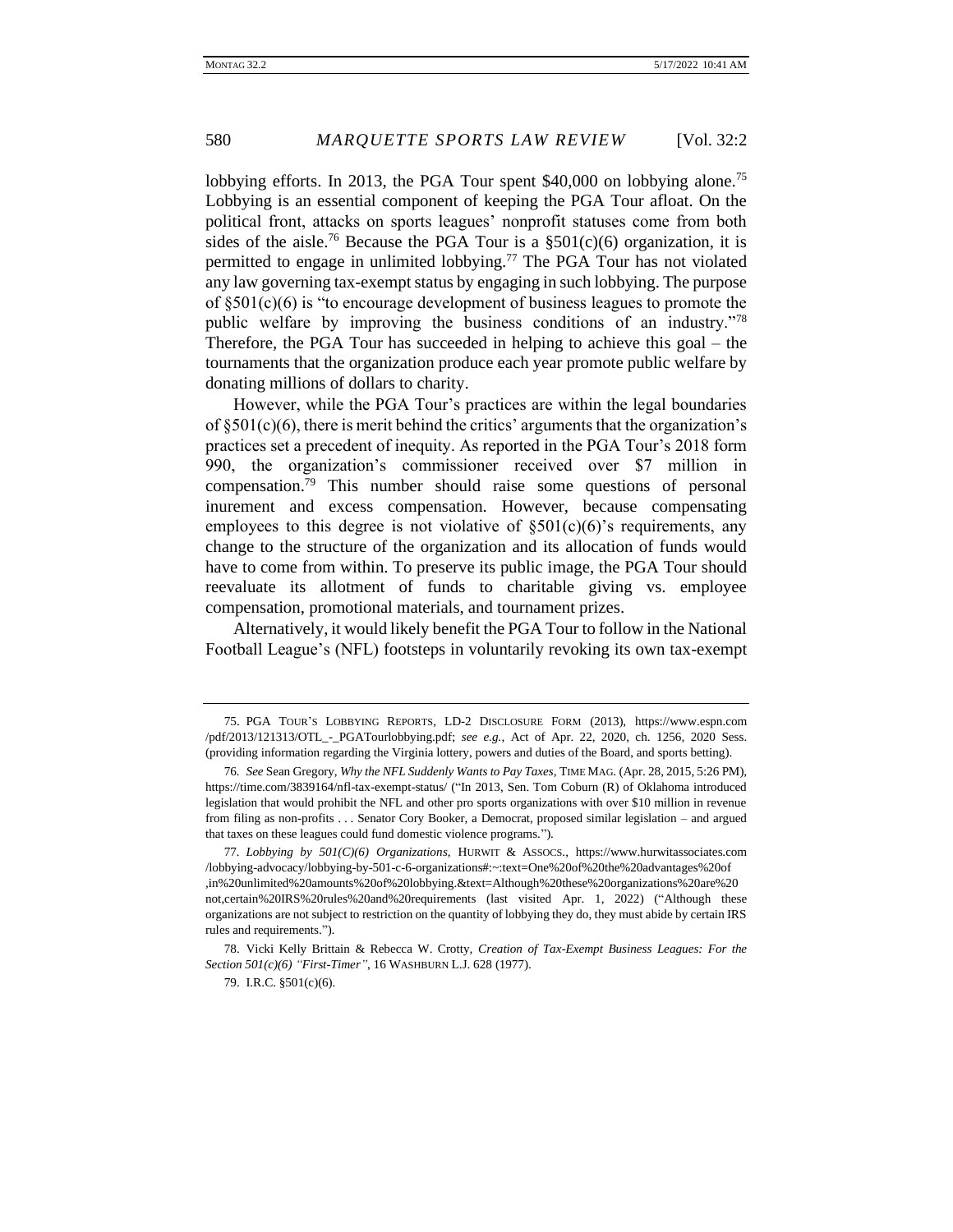status.<sup>80</sup> In 2015, the NFL elected to voluntarily denounce its tax-exempt status, following relentless criticism and political threats to have its status revoked by the IRS.<sup>81</sup> What critics of the NFL's tax-exempt status failed to recognize, however, is that because of the structure of the league, the member teams that comprise the NFL are taxable entities. $82$  Therefore, while the NFL, itself, was tax-exempt, the major revenue machines (the member clubs) do not receive special tax treatment. $83$  The main motivation for voluntarily revoking its taxexempt status was to restore its reputation in the eyes of the public.

When a tax-exempt nonprofit organization chooses to revoke its tax-exempt status, it no longer has to publicly disclose its tax forms, which make public specific details of the organization's highest-compensated employees.<sup>84</sup> Major League Baseball (MLB) also relinquished its tax exemption in 2007.85 After doing so, the MLB "no longer had to disclose the pay of commissioner Bud Selig, which had exceeded \$18 million."<sup>86</sup> If the PGA Tour chooses to follow in the footsteps of the NFL and the MLB, they would no longer be required to "file yearly tax forms that publicly disclose details like executive pay."<sup>87</sup> By voluntarily relinquishing its tax-exempt status, the PGA Tour would effectively do two things: (1) signal to the public that the organization is more concerned with its contribution to the Tour and to society than receiving a tax-cut and  $(2)$ protect itself from further scrutiny by ending its obligation to publicly disclose details such as employee compensation.

#### **CONCLUSION**

In the context of Carnegie's prescription for millionaires to act as trustees for the poor, the PGA Tour has met this challenge in some ways (such as giving over \$3 billion to charity). However, on a larger scale, some members of the

84. Harwell & Hobson, *supra* note 80.

86*. Id.*

<sup>80.</sup> Drew Harwell & Will Hobson, *The NFL is Dropping its Tax-Exempt Status. Why That Ends Up Helping Them Out.*, WASH. POST (Apr. 28, 2015), https://www.washingtonpost.com/news/business/ wp/2015/04/28/the-nfl-is-dropping-its-tax-exempt-status-why-that-ends-up-helping-them-out/.

<sup>81.</sup> Gregory, *supra* note 76.

<sup>82</sup>*. Id.*

<sup>83</sup>*. Id.* (the result of this vital distinction is that the combined revenue of the member clubs (over \$11 billion) was taxed, and the income of the league office (\$9 million in 2012) was exempt).

<sup>85.</sup> Gregory, *supra* note 76.

<sup>87</sup>*. Id.* (it would also be a better outcome as to the public's perception if the PGA Tour voluntarily revoked their tax-exempt status, rather than getting it forcibly removed by the IRS); *see* Naomi Hatton, *Where do Sports Leagues Stand After the NFL Revokes its Tax Exempt Status?*, AVE MARIA L. REV. (2016-2017); James J. Fishman, Stephen Schwartz, Lloyd Hitoshi Mayer, *Formation, Dissolution and Restructuring, in* NONPROFIT ORGANIZATIONS CASES AND MATERIALS (Robert C. Clark ed., 2015).